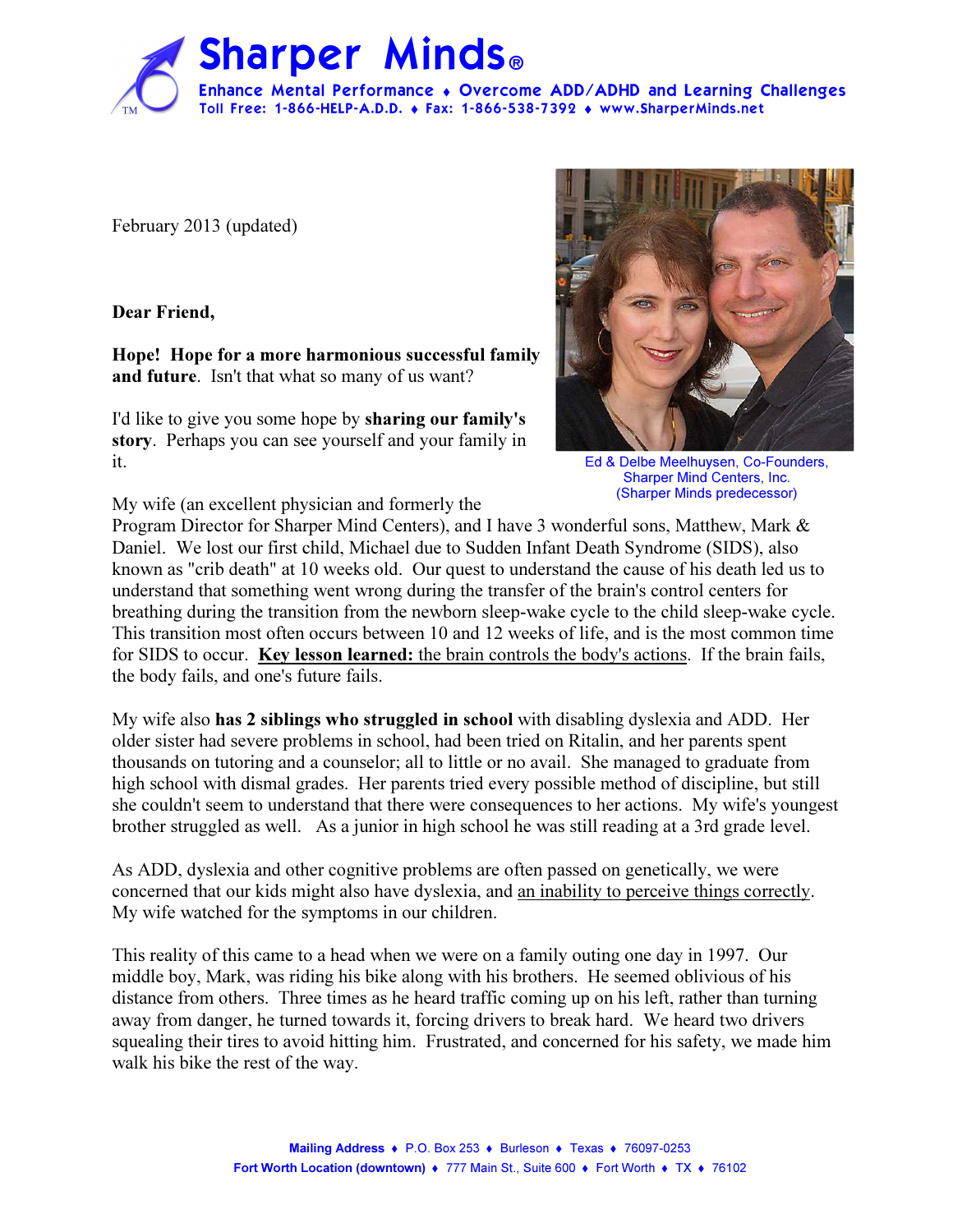We had him tested by several professionals. The first only told us Mark definitely had a problem, but was vague and offered no solution. The second evaluation was an eye-opening experience. When our boy was asked to copy a written-out alphabet, it was perfect ... *in mirror image*. The way he drew certain graphics showed that he had explosive tendencies, a short attention span and a position-in-space problem (he couldn't tell where he was relative to other objects or people). It demonstrated that though he was highly intelligent, his brain wasn't wired correctly. He demonstrated a variety of perceptual challenges that were causing him to act the way he was. Finally, I understood why he turned towards traffic instead of away from it, and why he was so accident prone.

As a dad, I began to realize that I'd been getting mad at him at times for things that I expected him to do, but that his brain couldn't process correctly. That was about as useful as getting mad at a dog because it can't climb a tree.

Fortunately, my wife's siblings had found help through an organization that preceded the Sharper Minds project. Her younger brother jumped from reading at a 3rd grade level to a college level in just nine months. He went on to graduate from college, and later coordinated his church's building project, a beautiful \$1.4 million private school at the cost of just \$48/sq. ft., (land, building, everything), a phenomenal accomplishment! Furthermore, its budget didn't require an operating subsidy from the church as the far-thinking designers built in a Public Daycare Center which brought in the necessary funds. He later went on to get his commercial pilot's license, worked in aircraft and propulsion, then got his R.N. degree and license. What a change for a kid that could hardly read!

The older sister, after learning how to learn in her 20s, was the first to get a perfect score on her Washington state LPN boards (licensed practical nurse). This was the same girl that flunked out of first attempt at college. What a change! Now instead of working as a minimum wage nurse's assistant, she makes an excellent salary as a critical care nurse at a leading hospital in the area where she lives. What is the value of learning how to learn, and to performing efficiently?

Knowing the success rate, even though our funds were very tight (it took us 2 months to work out a payment plan) we enrolled our 2 older boys. Sure we had difficulties. What family doesn't? I knew that persevering through the difficult parts would result in the very improvements we were looking for. And it worked! Our oldest, (23-years old now) earned the top score on both his ACT and SAT test scores in his high school, got a decent scholarship to the university, graduated with a BS in Chemistry, and is working for a number of ER doctors as their medical scribe as he considers his medical school options). Our middle son (currently 21 and a Junior Engineering student at the University) graduated from high school with a very good GPA (around 3.65 out of 4.0) and had gotten several scholarship offers from the universities he had applied to. Our youngest (also formerly dyslexic who went through the Sharper Minds program) graduated valedictorian from his high school with a 3.90 GPA, and is currently a bioengineering student at the University (engineering and pre-med).

Where would they have been without the lasting help? Would I still be a frustrated dad? Would my kids feel like failures, experiencing low self-esteem no matter how much we loved them?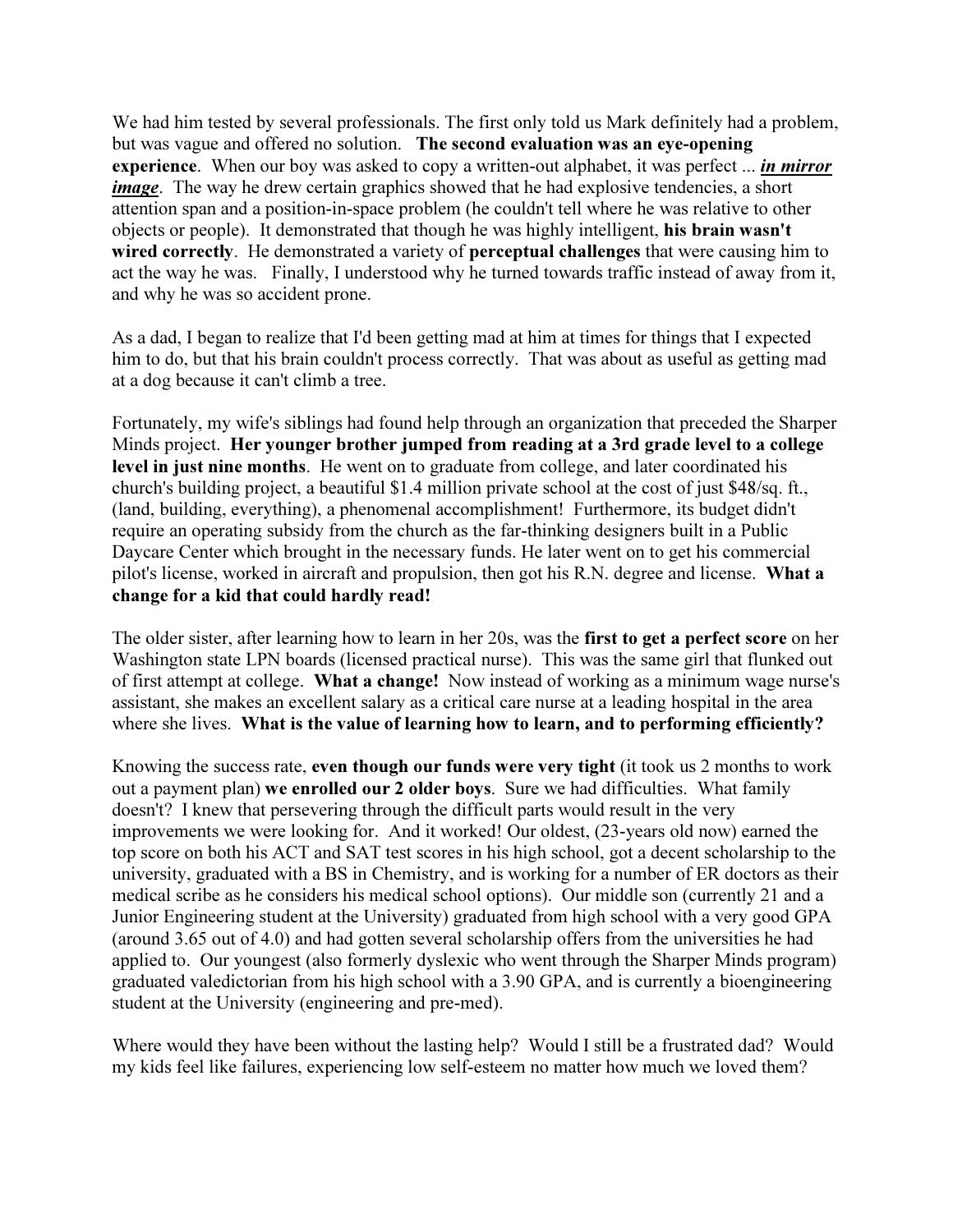As a parent, I went through much of the program with my boys. We worked side by side, alternating in doing the exercises. At the end, I found that my brain processed information much faster. My patience improved. I got much better at completing projects. My hand-eye coordination and seldom used sports skills dramatically improved. Instead of striking out at baseball, I could hit a double or triple. The first time I bowled in over 10 years, my scores for 3 games were in the 180s, nearly 40 points higher than what they were 10 years earlier (and I bowled another 180+ recently! How fun!) I was astonished! This was with no practice! What had happened in my brain?!

My wife and I knew we were helped tremendously, as individuals and as a family. We wanted to help others. We opened up an office in the Portland, Oregon area, with branch offices elsewhere. We operated under the name Learning Disability Clinics, Inc. doing business as Excel Centers.

The successes that families present and previous have had are heart-warming. Students that were fairly bright would go from Ds and Fs, to As, Bs and an occasional C. Students labeled as retarded would months later seem to brighten and become more normal. Most students  $(\sim 70\%)$  on medications such as Ritalin or Adderall would be able to discontinue them in less than 12 weeks, all within 12 months. At one time, we had three neighbor kids from one city block in the program. The parents appreciated the positive changes in their kids and shared it with others. One child was the son of a pediatrician. Another was an 8 year old girl who had a stroke (age 3) during an open heart operation. The third was a boy that couldn't read and then became the second best reader in his class in just 5 months. All continue to do well.

Three years after opening our offices, we realized that as effective as the program was, it still needed some improvement. We expanded our research of other methodologies and therapies, even flying to England to attend a seminar. We began developing a more effective program based upon the best principles of learning and brain development discovered by leading experts in the field and our long experience. And so the Sharper Minds® program was born.

We've combined the best of the proven therapies into one "highly effective program", a program of restorative neurology or therapy. You can read about it on our website. But we didn't stop there. We continued to do research to deal with issues that we saw in our Centers. We learned about how neuro-toxins can play a role in hyperactivity, impulsivity, seizures and tics and learning barriers. I learned indirectly from an M.D./N.D. of a safe, yet highly effective detox protocol that can easily remove those toxins within 3-5 weeks at a fraction of the cost of chelation therapy. Food allergies and intolerances, parenting styles, child rebellion, and much more are addressed in a very caring and understanding manner.

If you haven't already done so, read the Testimonials section on our website. The heartwarming examples of real families, real challenges and real successes are there to give you hope. We know the program has and can continue to help others if they will follow the simple-tounderstand exercises we teach them.

While we do evaluations and assessments in our downtown Fort Worth, Texas location, we service families from all over the USA and Canada with our fully Guided Home Training